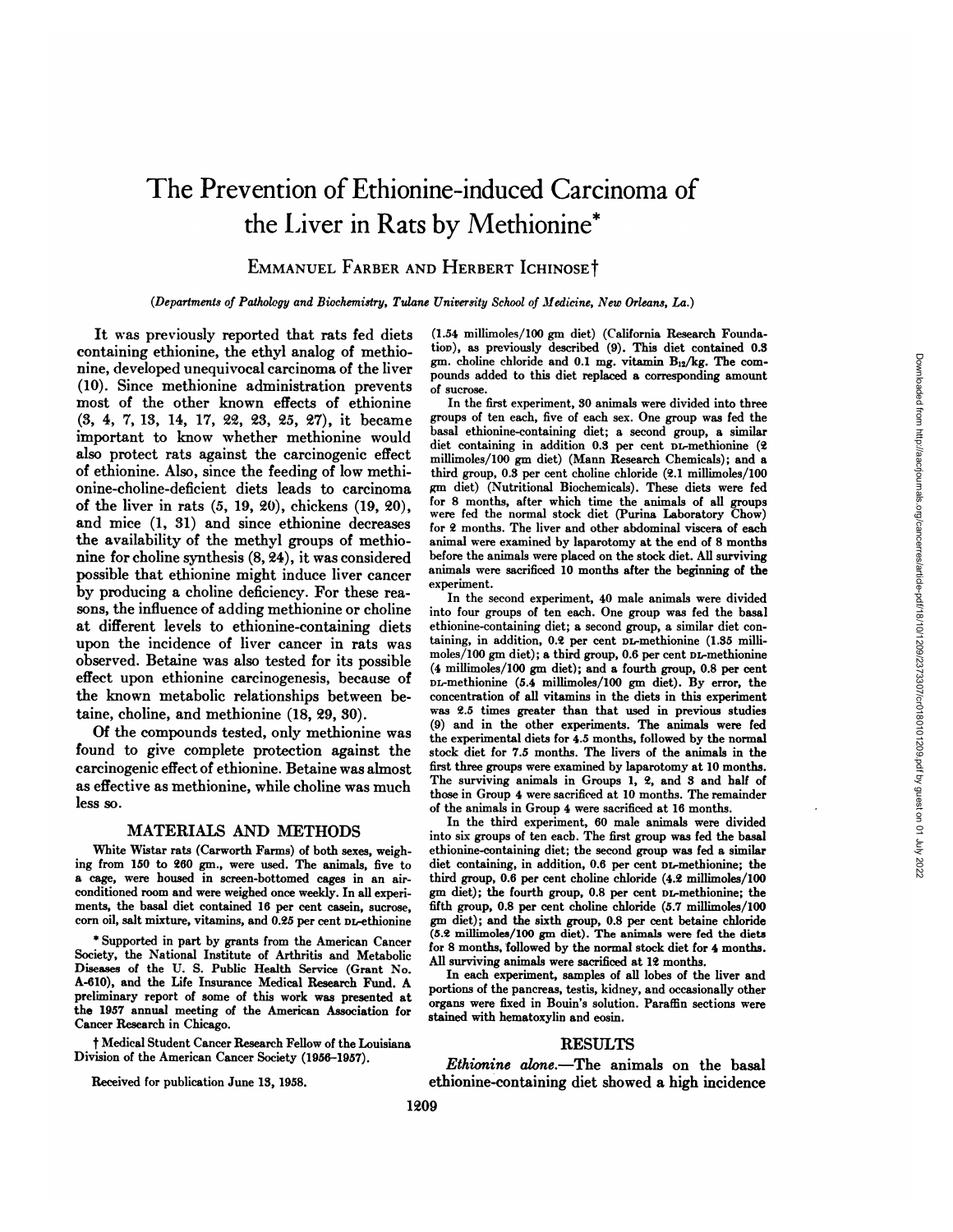of liver cancer in all three experiments (Table 1). Out of a total of 27 animals, 26 had obvious carcinomas, many with métastases.Increasing the vitamin level by 2.5 times, as was accidentally done in Experiment 2, did not influence the cancer incidence. The tumors were all liver-cell cancers, and no bile duct carcinomas were found. The appearance of the tumors as well as of the pan creas, testis, and kidney was the same as pre viously described (9, 10). The non-neoplastic por tions of the liver showed changes similar to those already reported in rats fed ethionine (9, 10). These included varying degrees of oval-cell (bile duct epithelial cell) proliferation, with differentia tion to bile ducts and to cholangiofibrosis, dis sociation of the normal liver architecture with some pseudolobule formation, and nodular hyper-

plasia. *Methionine plus ethionine.—Theadministration* of 0.6 or 0.8 per cent methionine completely pro tected the animals against liver cancer induced by ethionine (Table 1). These levels of methionine were effective when the experimental diets were fed for either 4.5 or 8 months. Smaller amounts of methionine showed less complete protection, which varied with the length of time the experimental diets were fed. With 0.3 per cent methio nine added to the ethionine-containing diet, the tumors occurred in five out of ten animals when the diet was fed for 8 months (Table 1). With a lower level of methionine (0.2 per cent), the cancer incidence was less (two out of eight animals) when the diet was fed for only 4.5 months. Appar ently, the longer feeding period of experimental diets offers a more rigorous test of the efficacy of compounds in counteracting the carcinogenic action of ethionine. Although the experimental conditions were not exactly the same in these two experiments because of the larger quantity of vitamins in the diets of the second experiment, the tumor incidence in the groups without added methionine was about equal in both groups, sug gesting that the different levels of vitamins had no serious effect upon the carcinogenic process.

With 0.6 or 0.8 per cent methionine, the liver was normal on both gross and microscopic exami nation. Oval-cell proliferation, cholangiofibrosis, or nodular liver cell hyperplasia was not seen in any of the livers of the animals on diets containing these larger amounts of methionine. With the smaller levels of methionine, minimal oval-cell proliferation and, rarely, small areas of cholangio fibrosis were seen in some livers, especially those with cancer.

The effects of the different amounts of methio nine upon the morphologic changes in other organs

were interesting. The degree of protection afforded by methionine against ethionine damage to the pancreas and testis did not correspond closely with the protection against liver damage. For example, with 0.6 per cent methionine, the livers of animals on this diet were normal, but the pancreas showed minimal to moderate acinar atrophy and the testis a moderate amount of tubular cell atrophy. However, at the highest level of methionine administration (0.8 per cent), the pancreas and testis of almost every animal were normal.

Choline.—In the first experiment, choline sup-<br>
ementation at a level of 0.8 per cent in the<br>
et was about as effective as an approximately<br>
uimolar amount of methionine in protecting the<br>
alabe 1). However, with higher l plementation at a level of 0.3 per cent in the diet was about as effective as an approximately equimolar amount of methionine in protecting the animals against ethionine-induced liver cancer (Table 1). However, with higher levels of dietary choline, a striking difference was obtained between the effects of choline and of methionine. The addition of 0.6 or 0.8 per cent choline to the basal ethionine-containing diet produced no greater pro tection against liver cancer than did the lower level of choline (Table 1), in contrast to the complete protection afforded by 0.6 or 0.8 per cent extra methionine.

The livers of the animals fed supplementary choline showed interesting differences in the de gree of tissue reaction to ethionine. In the nonneoplastic portions of liver with cancer, a moderate oval-cell proliferation, cholangiofibrosis, and nodular hyperplasia were seen, regardless of the level of dietary choline. In contrast, in the livers without cancer, only slight degrees of these changes were found, again regardless of the size of the choline supplement.

The pancreas and testis of the animals on the choline-ethionine diets showed varying degrees of acinar and tubular cell atrophy. In general, the pancreatic lesions were less severe with the larger amounts of choline. However, even with the largest dose of choline, no complete protection was found against the ethionine-induced pan creatic damage. The testicular changes were pro nounced, regardless of the level of choline in the diet. This contrasted with the results with me thionine in which virtually complete protection against the testicular changes was observed with the largest amount of methionine used.

*Betaine.—Addition of 0.8 per cent betaine chlo* ride to an ethionine-containing diet also caused a striking reduction in the incidence of liver can cer, as is shown in Table 1. In this experiment, betaine was much more effective than choline in protecting the liver against cancer induction and was only slightly less effective than methio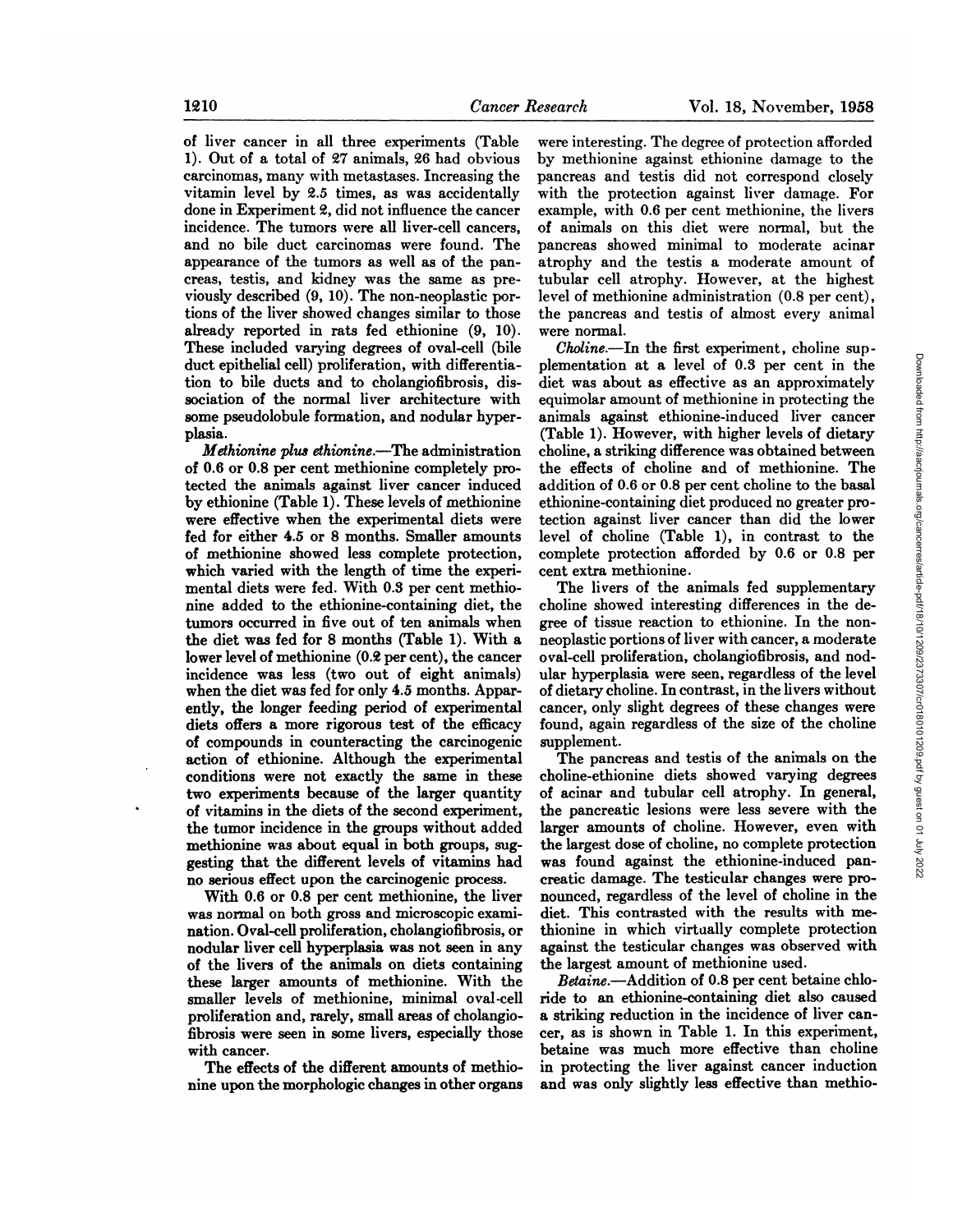nine. In another experiment, not reported here, 0.5 per cent betaine was added to an ethioninecontaining diet, and this ration was fed to five rats for 5 months, followed by 3 months of stock diet. All the animals on this regimen had normal livers, while those on ethionine alone or ethionine plus homocystine or thymine had liver cancer.

In the animals on betaine, the non-neoplastic portions of the liver showed only minimal oval-cell proliferation without cholangiofibrosis or nodular hyperplasia. The pancreas of many of these ani mals showed only minor degrees of acinar-cell atrophy. The testis was more severely damaged than in animals fed supplements of 0.6 or 0.8

## DISCUSSION

The results of this study clearly show that adequate levels of methionine prevent all the chronic morphologic changes in the liver, including cancer formation, induced in rats by ethionine. In two different experiments none out of a total of 38 animals fed supplementary methionine at levels of 0.6 or 0.8 per cent developed cancer, as compared with seventeen out of seventeen fed the basal ethionine diet without added methionine. In contrast, the addition of extra amounts of choline atapproximately the same levels is only partially effective. Betaine is more effective than choline but is not as active as methionine. Me-

THE INFLUENCE OF METHIONINE, CHOLINE, OR BETAINE UPON THE INDUCTION OF RAT LIVER CANCER BY ETHIONINE

| Experi-<br>ment<br>no. | Compound added to<br>ethionine-containing<br>diet<br>$(Gm./100$ gm diet) |                   | Period experi-<br>mental<br>diet fed<br>(months) | No. animals<br>surviving<br>for 8 mo. | No. animals<br>with liver<br>cancer* | Cancer<br>inci-<br>dence<br>(per cent) |
|------------------------|--------------------------------------------------------------------------|-------------------|--------------------------------------------------|---------------------------------------|--------------------------------------|----------------------------------------|
| 1                      | None<br>Methionine.                                                      | 0.3               | 8<br>8                                           | 10<br>10                              |                                      | 90<br>50                               |
|                        | Choline chloride, 0.3                                                    |                   | 8                                                | 9                                     | י                                    | 56                                     |
| 2                      | None<br>Methionine.<br>"<br>66                                           | 0.2<br>0.6<br>0.8 | 4.5<br>4.5<br>4.5<br>4.5                         | 9<br>8<br>10                          |                                      | 100<br>25<br>0                         |
| 3                      | None<br>Methionine.                                                      | 0.6<br>0.8        | 8                                                | 10<br>8                               | 0                                    | 0<br>100<br>0<br>0                     |
|                        | Choline chloride, 0.6<br>Betaine chloride, 0.8                           | 0.8               | 8<br>8                                           | 10<br>10<br>10                        |                                      | 60<br>70<br>10                         |

\* The time of termination of each experiment was different and is given in the text.

per cent methionine but showed less damage than in animals on comparable amounts of choline.

*Growth curves.—Thegrowth curves of the ani* mals in the third experiment, in which the two largest supplementary levels of methionine or choline and one level of betaine were used, are shown graphically in Chart 1. Since the weights of the animals on the two levels of methionine supplements were very similar, the results were combined, as were those on the two levels of cho line. It is evident from the growth curves that methionine and choline, as well as betaine, coun teract the depression of growth produced by the addition of ethionine to the diet. Of the three compounds, methionine was somewhat more effec-<br>tive than choline which, in turn, appears to be per cent ethionine (Extive than choline which, in turn, appears to be slightly better than betaine in reversing the growth inhibition. Although choline appeared to be slight ly more effective than betaine in counteracting the inhibition of somatic growth induced by ethionine, it was less effective in protecting against the induction of liver cancer.



CHART 1.—Growth curves of rats fed diets containing 0.25  $-X$ ), 0.25 per cent ethionine plus 0.6 or 0.8 per cent methionine  $(E + MO^{...} - O)$ , 0.25 per cent ethionine plus 0.6 or 0.8 per cent choline chloride  $(E + C)$  ------  $\Box$ ), or 0.25 per cent ethionine plus 0.8 per cent betaine chloride  $(E + B \bullet \cdots \bullet)$ . For  $E + M$  and  $E + C$ , each point is the mean of from eighteen to twenty rats. For E and  $E + B$ , each point is the mean of from eight to ten rats. The arrow at 8 months marks the time of change from the experimental to the stock diet.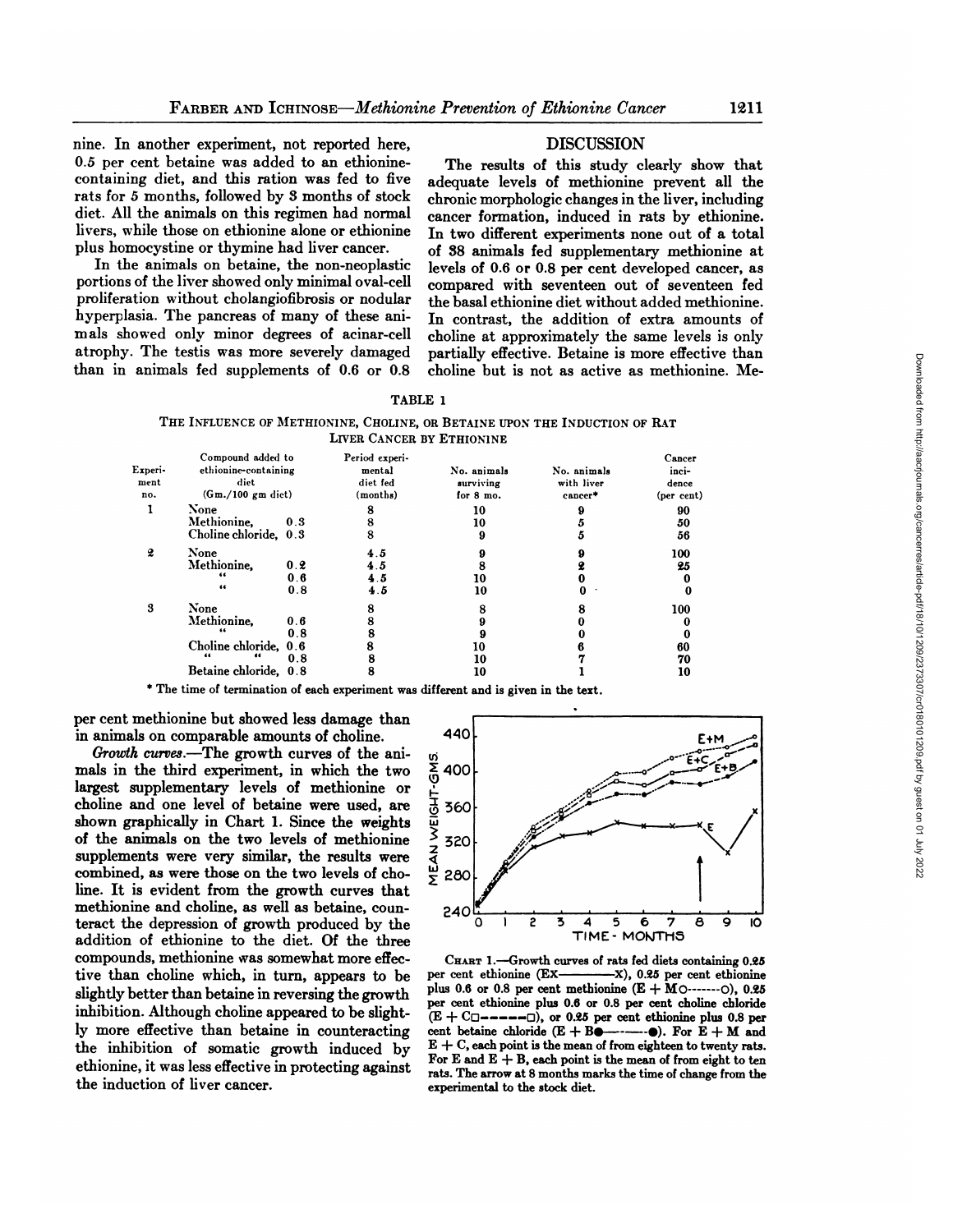effective than the lowest one used in this study. It is well established that cancer of the liver frequently occurs in rats fed choline-deficient lowmethionine diets (5, 19, 20). It is also known that ethionine administration to rats decreases the transmethylation from methionine to choline precursors (8, 24). Therefore, it might be assumed that chronic choline deficiency is an important factor in the mechanism of liver carcinogenesis by ethionine. However, the following available evidence is not in accord with this hypothesis: (a) the addition of as much as 0.8 per cent choline to the ethionine-containing diet was only partially effective in preventing liver cancer, while even 0.2 per cent was completely effective in rats on choline-deficient diets  $(19)$ ;  $(b)$  animals fed carcinogenic levels of ethionine did not develop the severe fatty liver with fatty cirrhosis seen in chronic choline deficiency in rats (15, 16); and (c) methionine and betaine were considerably more effective than choline in preventing the chronic tissue changes, including liver cancer, that develop in rats fed ethionine. In rats on cholinedeficient diets, choline was about 3 times as effec tive as either methionine or betaine in preventing the fatty liver (32).

One is therefore forced to conclude that ethio nine does not cause liver cancer simply by inducing a chronic choline deficiency and that the partial protection afforded by choline is probably a result of the "sparing" effect of choline on the available methionine. Apparently, this action of choline becomes saturated at the lowest level of added choline used in this study, since this level was as effective as the two higher levels in protecting against liver cancer.

On the basis of available evidence, a more attractive hypothesis is that the carcinogenic ac tion of ethionine is in some way related to an interference with one or more of the roles of methionine in cellular metabolism other than that concerned with the synthesis of choline. The ca pacity of methionine, but not of several other amino acids or of choline, to prevent almost all of the acute effects of ethionine on the liver and pancreas (13, 14, 25), as well as to prevent the induction of liver cancer, is consistent with this view. Also, the greater effectiveness of betaine as compared with choline in protecting against liver cancer would be expected according to this hypothesis. Both betaine and choline are generally considered to be capable of contributing one meth

yl group each for the synthesis of methionine from homocysteine (2,6,18,29,30). The administration of adequate levels of each compound might, there fore, be expected to conserve tissue methionine by assisting in its resynthesis after it loses its methyl group and forms homocysteine. Betaine can apparently act directly as a source of a methyl group for this resynthesis of methionine, while choline must first be oxidized to betaine, probably via choline oxidase and betaine aldehyde dehydrogenase, before it can be so utilized (6, 18). There fore, betaine should be more effective than choline are mediated primarily through disturbed me thionine metabolism and not indirectly through choline. The inhibition of choline oxidase by ethi onine (28) would tend to accentuate this difference in effectiveness between betaine and choline.

in counteracting the ethionine effects if these effects<br>
rememberalized primarily through<br>
achionine metabolism and not indirectly through<br>
choline. The inhibition of choline oxidase by ethi-<br>
onine (28) would tend to acc The apparent requirement of considerably larg er amounts of methionine than of ethionine to counteract the carcinogenic effect of ethionine, as observed in this study, would appear to be in conflict with the suggested antimethionine ac tion of ethionine. However, the high requirement is understandable on the basis of studies on the acute effects of ethionine. These have suggested that methionine is much more rapidly metabolized than is ethionine (13, 14, 21) and that in experi ments lasting more than 12 hours periodic adminis tration of methionine is required to counteract the effects of a single dose of ethionine (13, 14).

The nature of the relationship between ethio nine and methionine in the production of liver cancer by ethionine is as yet completely unknown. An interference with the formation of cystine or homocystine from methionine does not seem to be directly involved in the carcinogenic action of ethionine, since the addition of neither com pound to an ethionine-containing diet proved to be effective in preventing to any degree the in duction of liver cancer (11, 12). Also, the adeninedepletion hypothesis of Stekol et al. (26) would not appear to be important in the carcinogenic action of ethionine, since the addition of dietary adenine in the form of deoxyribonucleic acid had no effect upon the induction of liver cancer by ethionine (11). The study of the many other known metabolic reactions of methionine in re lationship to carcinogenesis by ethionine offers a potentially fruitful biochemical approach to some of the problems of the pathogenesis of ex perimental liver cancer.

### SUMMARY

The effects of adding extra amounts of DLmethionine, choline chloride, or betaine chloride